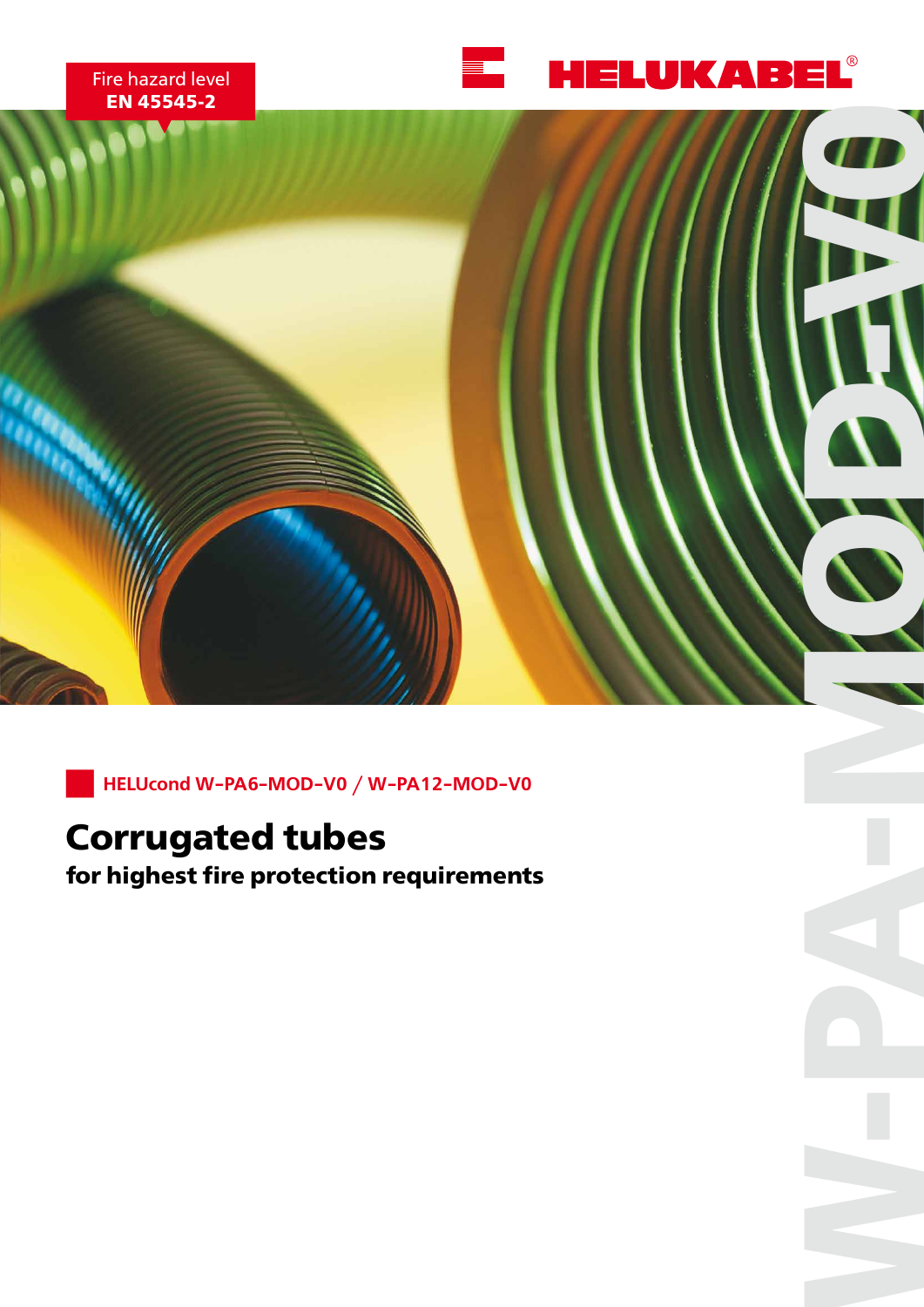## **HELUcond W-PA6-MOD-V0**



#### **HELUcond W-PA6-MOD-V0**

For applications with high fire protection and safety requirements.

#### **Application**

- **·** Train Technology
- **·** Public Transportation

#### **Material**

- **·**  PA6 MOD V0
- black
- flammability acc. to UL94: V0
- self-extinguishing
- halogen-free
- cadmium-free
- good UV-resistance

#### **Properties**

- excellent self-extinguishing properties
- low smoke production
- good mechanical properties

#### **Technical Data**

**· Temperature range**  $-45^{\circ}$ C up to  $+120^{\circ}$ C temporarily up to: +150°C

#### **Note**

• suitable connection glands and corrugated tube holders are available on request.

#### fine profile

| <b>Nominal size</b><br>mm | Suitable tube connector | Inner-Ø<br>mm | Outer-Ø<br>mm | Bending radius mm | <b>Packing Unit</b><br>(in meter) |
|---------------------------|-------------------------|---------------|---------------|-------------------|-----------------------------------|
| 0,'                       | 10,0                    | 6.2           | 10.0          | 5.U               | 5C                                |
| 10,0                      | 12,0                    | 9,6           | 12,8          | 20,0              | 50                                |
| 12.0                      | 16,0                    | 12,0          |               | 30,0              | 50                                |

#### coarse profile

| <b>Nominal size</b><br>mm | Suitable tube connector | Inner-Ø<br>mm | Outer-Ø<br>mm | <b>Bending radius mm</b> | <b>Packing Unit</b><br>(in meter) |
|---------------------------|-------------------------|---------------|---------------|--------------------------|-----------------------------------|
| 17,0                      | 20,0                    | 16,1          | 21,1          | 35,0                     | 50                                |
| 23,0                      | 25,0                    | 22,0          | 28,4          | 40,0                     | 50                                |
| 29,0                      | 32,0                    | 28,3          | 34,5          | 50,0                     | 50                                |
| 36,0                      | 40,0                    | 35,8          | 42,2          | 55,0                     | 25                                |
| 48,0                      | 50,0                    | 46,7          | 53,8          | 65,0                     | 25                                |
| 56,0                      | 68,0                    | 56,3          | 67,2          | 100,0                    | 25                                |
| 70,0                      | 80,0                    | 67,2          | 79,6          | 130,0                    | 25                                |
| 95,0                      | 106,0                   | 91,3          | 106,0         | 170,0                    | 10                                |
| 125,0                     | 146,0                   | 126,5         | 146,5         | 380,0                    | on request                        |

Dimensions and specifications may be changed without prior notice.

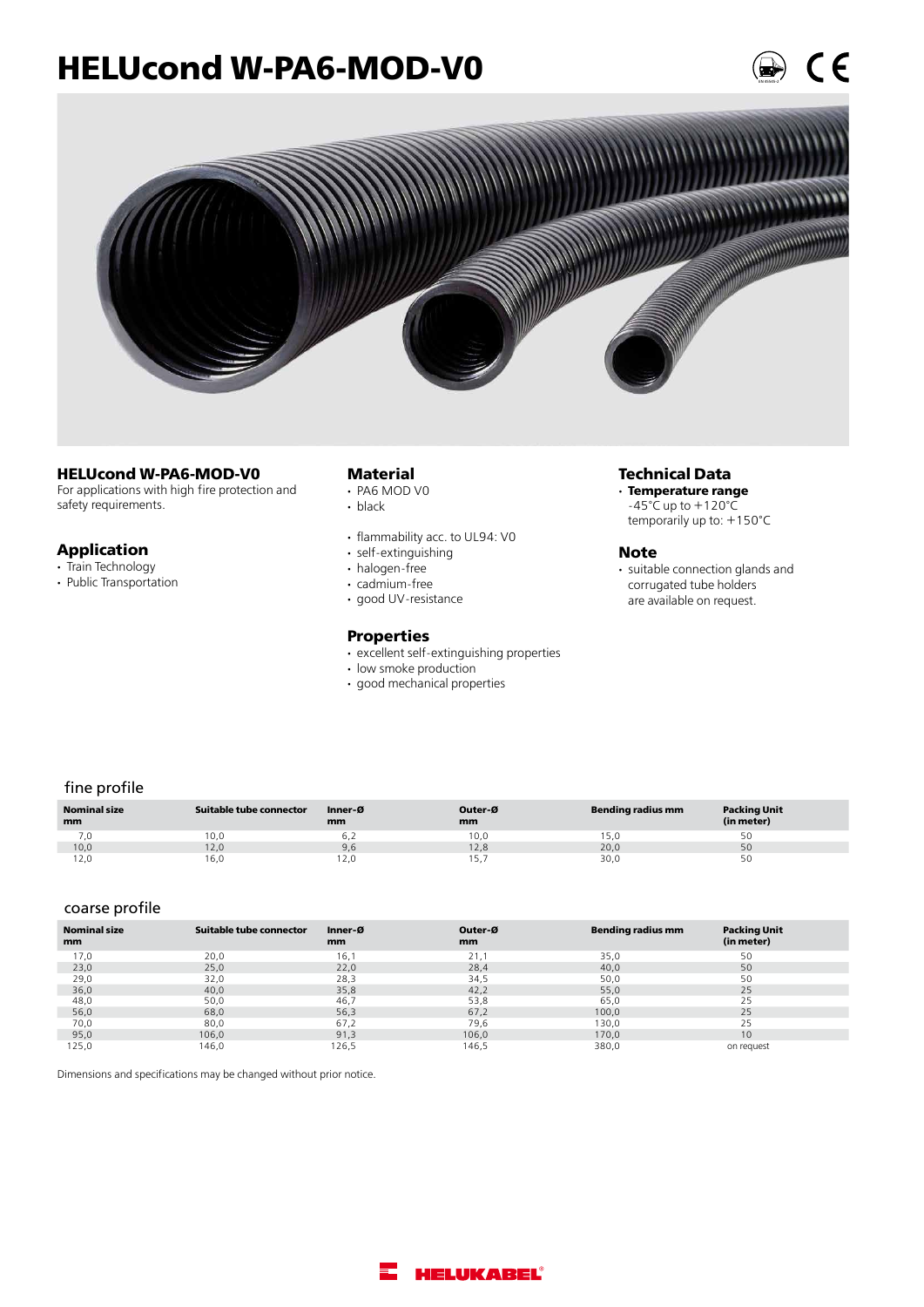### **HELUcond W-PA12-MOD-V0**



#### **HELUcond W-PA12-MOD-V0**

For applications with high fire protection and safety requirements.

#### **Application**

- **·** Train Technology
- **·** Public Transportation

#### **Material**

- **·**  PA12 MOD V0
- black
- flammability acc. to UL94: V0
- self-extinguishing
- halogen-free
- cadmium-free
- UV-resistant

#### **Properties**

- excellent self-extinguishing properties
- low smoke production
- good mechanical properties
- **·**  highly flexible

#### **Technical Data**

**· Temperature range**  $-45^{\circ}$ C up to  $+105^{\circ}$ C temporarily up to: +110°C

#### **Note**

**·** suitable connection glands and corrugated tube holders are available on request.

EN 45545-2

#### fine profile

| <b>Nominal size</b><br>mm | Suitable tube connector | Inner-Ø<br>mm | Outer-Ø<br>mm | Bending radius mm | <b>Packing Unit</b><br>(in meter) |
|---------------------------|-------------------------|---------------|---------------|-------------------|-----------------------------------|
| 7,0                       | 10,0                    | 6.0           | 10.0          | . 5,0             |                                   |
| 10,0                      | 12,0                    | 9,2           | 12,8          | 20,0              | 50                                |
| 12,0                      | 16,0                    | 1,8           | 15.           | 25,0              |                                   |

#### coarse profile

| <b>Nominal size</b><br>mm | Suitable tube connector | Inner-Ø<br>mm | Outer-Ø<br>mm | Bending radius mm | <b>Packing Unit</b><br>(in meter) |
|---------------------------|-------------------------|---------------|---------------|-------------------|-----------------------------------|
| 17,0                      | 20,0                    | 16.           | 21.1          | 35,0              | 50                                |
| 23,0                      | 25,0                    | 22,0          | 28,5          | 40,0              | 50                                |
| 29,0                      | 32,0                    | 28,3          | 34.7          | 50,0              | 50                                |
| 36,0                      | 40,0                    | 35,8          | 42,3          | 60,0              | 25                                |
| 48,0                      | 50,0                    | 46.           | 54.2          | 70,0              | دے                                |

Dimensions and specifications may be changed without prior notice.